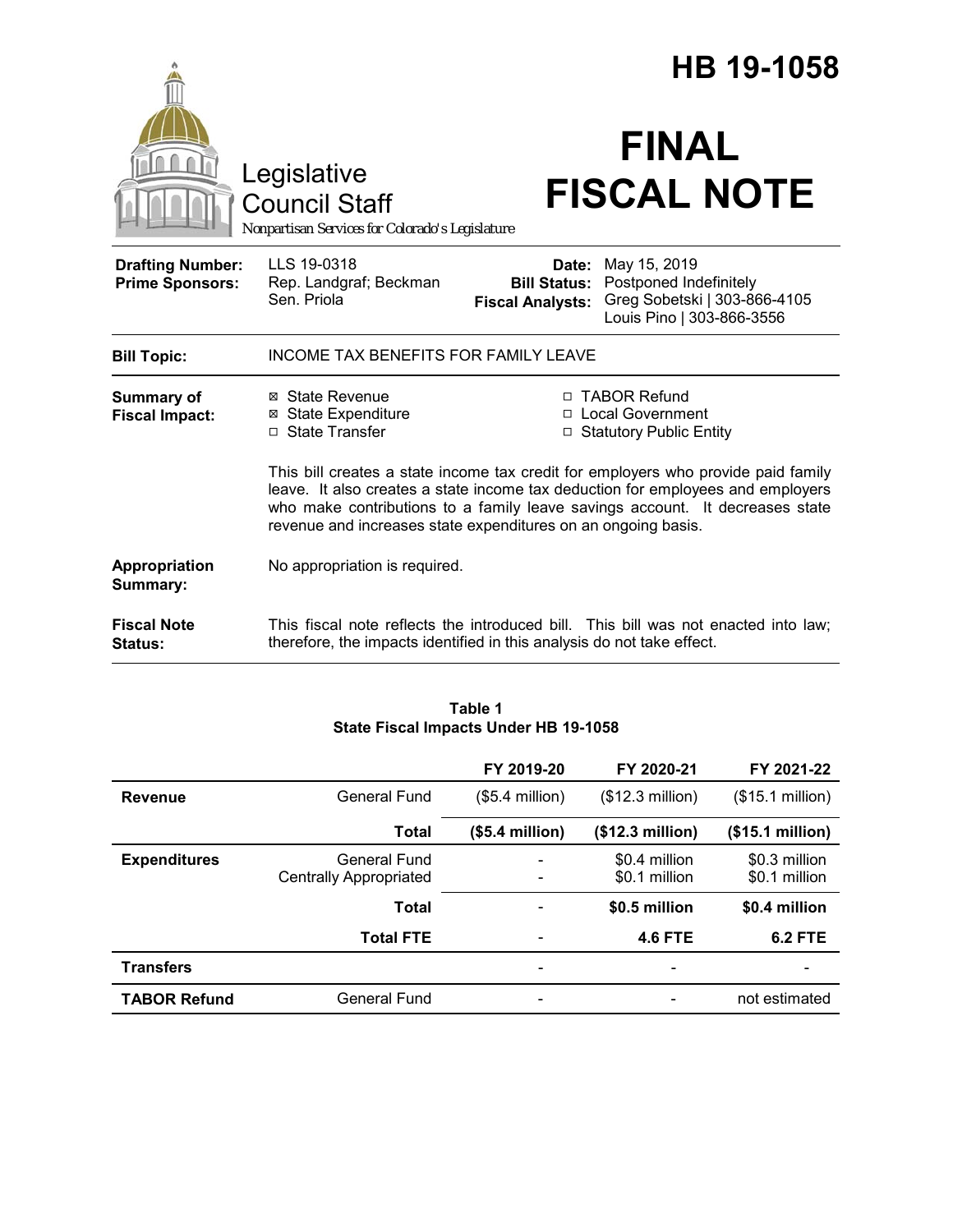## **Summary of Legislation**

Beginning in tax year 2020, this bill creates an income tax credit and an income tax deduction relating to a leave of absence from work (leave) for reasons of:

- the birth or adoption of an employee's child, or placement of a foster child in the employee's care;
- care for an employee's spouse, child, or parent with a serious health condition;
- a serious health condition that causes the employee to be unable to perform his or her work; or
- a qualified exigency determined by the U.S. Secretary of Labor attributable to the employee's spouse, child, or parent's active duty in the U.S. Armed Forces.

**Income tax credit.** The bill creates a tax credit for employers who pay employees while on leave, provided that they are paid for a leave period of at least six weeks. The credit may be claimed for pay for up to 12 weeks of leave. The amount of the credit is equal to:

- 50 percent of the amount paid by employers with fewer than 50 employees; or
- 25 percent of the amount paid by employers with 50 employees or more.

The credit is nonrefundable, and the amount by which the credit exceeds the employer's income tax liability may be carried forward for a period of up to five succeeding years.

**Income tax deduction.** The bill allows employees to create a savings account to save money for use during their period of leave. Accounts are established in private financial institutions and designated by the taxpayer. Employees are permitted to claim a state income tax deduction worth up to \$5,000 in wages withheld on a pretax basis and contributed to the account each year. Employers are permitted to claim a deduction for matching contributions up to the amount contributed by the employee.

Account contributions may be saved for an unlimited period of time and withdrawn either for expenses incurred by the individual while on leave, or to pay account service fees charged by the financial institution. Withdrawals for other purposes are subject to income tax recapture, including a penalty of 10 percent. If the account holder dies, the balance of the account is subject to income tax recapture without penalty.

The Department of Revenue is required to create a form for account holders to record the purposes for which the funds in their account were used and attach supporting documentation. This form must be filed annually by taxpayers who claim the deduction.

### **State Revenue**

The bill is expected to reduce General Fund revenue by \$5.4 million in FY 2019-20, \$12.3 million in FY 2020-21, and \$15.1 million in FY 2021-22 and subsequent years. The estimate for FY 2019-20 represents a half-year impact for tax year 2020 on an accrual accounting basis. The bill reduces individual and corporate income tax revenue, which is subject to TABOR; however, the state is not expected to collect a TABOR surplus in FY 2019-20 or FY 2020-21.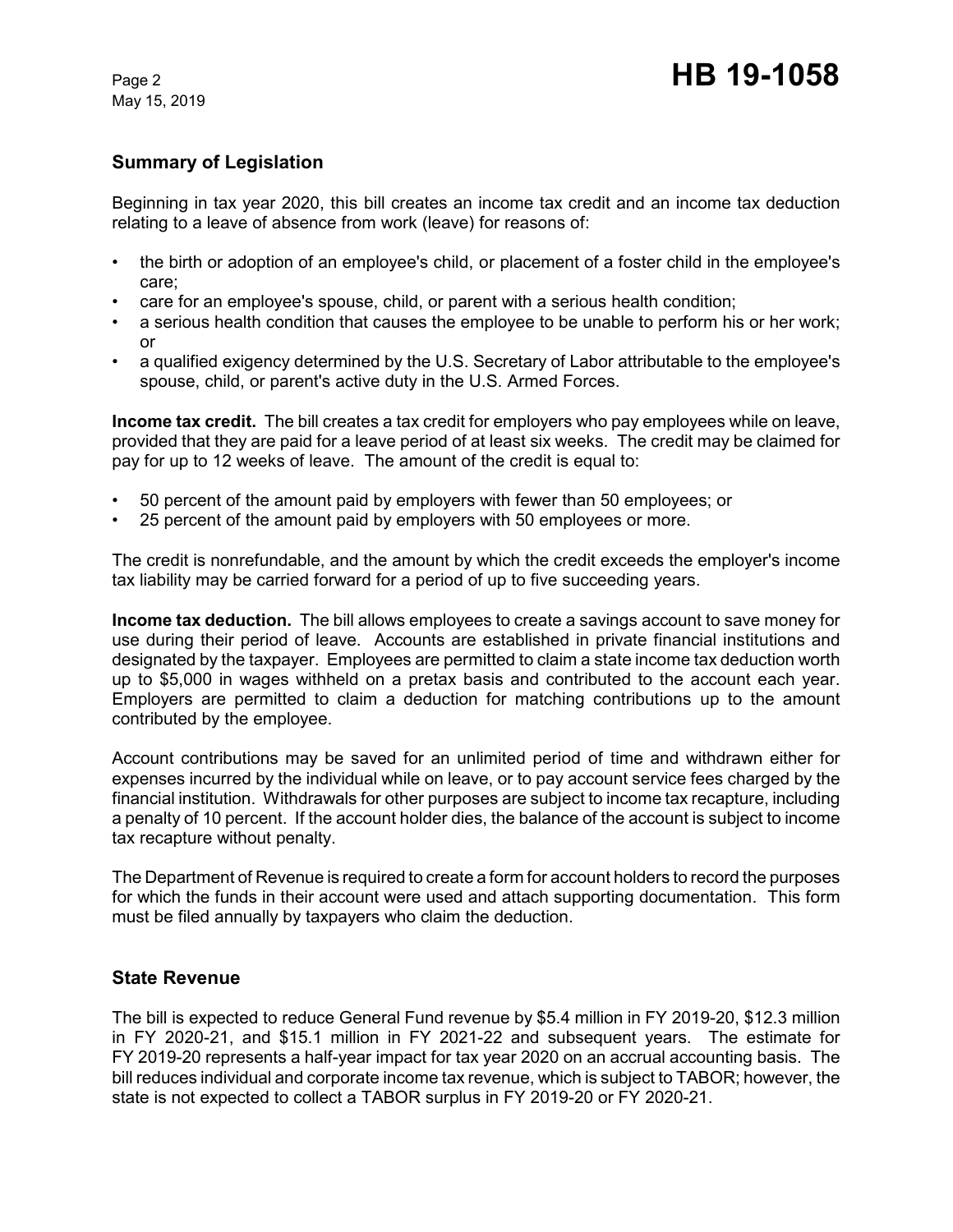**Income tax credit.** The income tax credit in the bill is expected to reduce General Fund revenue by \$5.0 million in FY 2019-20, \$11.2 million in FY 2020-21, and \$13.6 million in FY 2021-22 and subsequent fiscal years.

These estimates are based on the following assumptions:

- About 6,700 employees will be paid for leave periods of six weeks or more during tax year 2020. Employees will be paid wages totaling \$32.1 million while on leave.
- About 8,200 employees will be paid for leave periods of six weeks or more during tax year 2021. Employees will be paid wages totaling \$39.1 million while on leave.
- About 9,900 employees will be paid for leave periods of six weeks or more during tax year 2022. Employees will be paid wages totaling \$46.9 million while on leave.

Estimates reflect the share of employers by industry who offer paid leave as reported by the Congressional Research Service and the average weekly wage paid by employers in each industry as shown in the U.S. Bureau of Labor Statistics Quarterly Census of Employment and Wages. It is assumed that employers will pay 50 percent of an employee's wages while the employee is on leave, the minimum amount required for the employer to qualify for federal tax benefits associated with paid family leave. It is further assumed that 2.5 percent of employees whose employers offer paid leave of six weeks or more will take leave of this duration in 2020, and that this share will grow to 2.75 percent in 2021 and 3.0 percent in 2022 as long-term family leave becomes more common.

Estimates for the tax credit assume that all credits will reduce tax liability in the year that they are earned, rather than being carried forward to future tax years, based on the assumption that employers offering six or more weeks of paid leave have income tax liability that exceeds the amount of their tax credits. To the extent that tax liability is less than the credit amount, the revenue impact of the bill will be partially delayed into future fiscal years.

**Income tax deduction.** The income tax deduction in the bill is expected to reduce General Fund revenue by \$0.4 million in FY 2019-20, \$1.1 million in FY 2020-21, and \$1.5 million in FY 2021-22 and subsequent fiscal years.

These estimates are based on the following assumptions:

- approximately 110,000 employed individuals will take family leave of any duration each year, based on the number and imputed employment rates of parents of new children in Colorado;
- 11 percent of employers will offer payroll deductions for savings account contributions, based on the share of national employers offering payroll deductions for contributions to 529 college savings accounts;
- when the bill is fully implemented, 48 percent of employees who take leave, and whose employers offer payroll deductions, will utilize payroll deductions, based on the utilization rate for 529 college savings accounts;
- for tax year 2020, employees' savings account utilization rate is assumed to be half of that expected for 2021 and subsequent years as employees become aware of the program;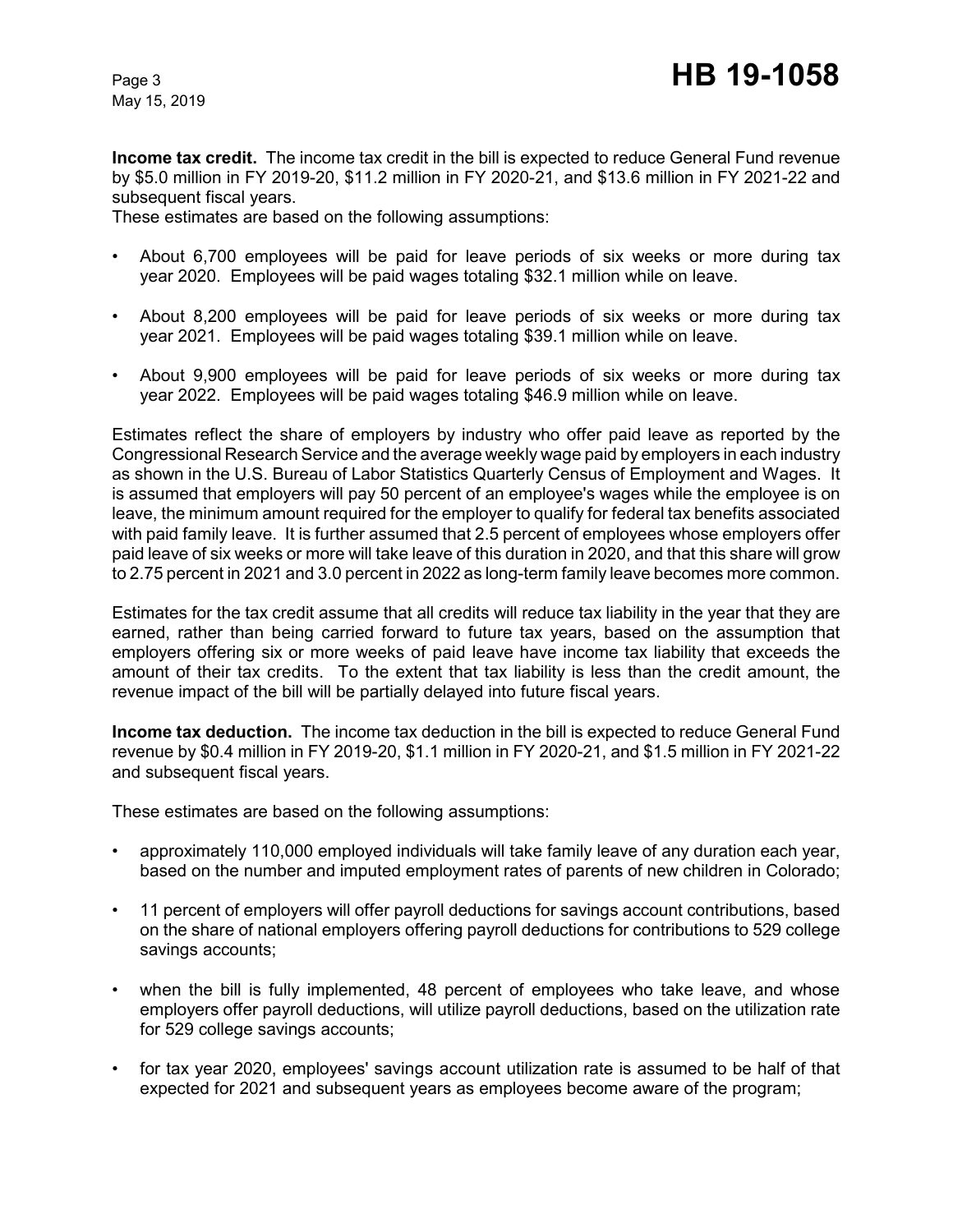- employers will make savings account contributions for 9 percent of employees who make savings account contributions, based on national statistics for employer contributions to 529 college savings accounts; and
- all account contributors will contribute \$5,000, the maximum amount allowed under the bill, for one year.

An employee who makes a \$5,000 account contribution is eligible for a \$5,000 income tax deduction, reducing the employee's income tax liability by \$231.50 per year based on the state's 4.63 percent income tax rate.

### **State Expenditures**

The bill is expected to increase state expenditures by \$457,633 and 4.6 FTE in FY 2020-21, and by \$437,658 and 6.2 FTE in FY 2021-22 and subsequent fiscal years. Expenditures are summarized in Table 2 and explained in detail below. The bill is not expected to affect state expenditures for FY 2019-20.

|                                             | FY 2020-21     | FY 2021-22     |
|---------------------------------------------|----------------|----------------|
| <b>Department of Revenue</b>                |                |                |
| <b>Personal Services</b>                    | \$224,853      | \$301,815      |
| Operating Expenses and Capital Outlay Costs | \$27,885       | \$5,890        |
| Document Management                         | \$25,386       |                |
| <b>Computer Programming and Testing</b>     | \$88,313       | \$7,150        |
| Centrally Appropriated Costs*               | \$91,196       | \$122,803      |
| <b>Total Cost</b>                           | \$457,633      | \$437,658      |
| <b>Total FTE</b>                            | <b>4.6 FTE</b> | <b>6.2 FTE</b> |

**Table 2 Expenditures Under HB 19-1058**

 *\* Centrally appropriated costs are not included in the bill's appropriation.*

**Tax administration.** The costs presented in Table 2 for personal services, operating expenses, capital outlay, and document management reflect the costs expected to be incurred by the Department of Revenue to process income tax deductions and credits claimed under the bill. Expenditures assume that 100 percent of claimed deductions and credits will be reviewed, consistent with current department policy related to the administration of new tax expenditures. Tax administration costs also reflect the assumption that an additional 10 percent of tax returns will claim the credit or deduction incorrectly; that 18 percent of taxpayers claiming the deduction or credit will call the department; and that 10 percent of credits and deductions claimed will require the department to contact taxpayers by mail, based on the department's prior experience with similarly structured tax expenditures.

To the extent that actual costs incurred beyond FY 2020-21 are different from those estimated in this fiscal note, it is assumed that increases or decreases in department resources will be accommodated through the annual budget process.